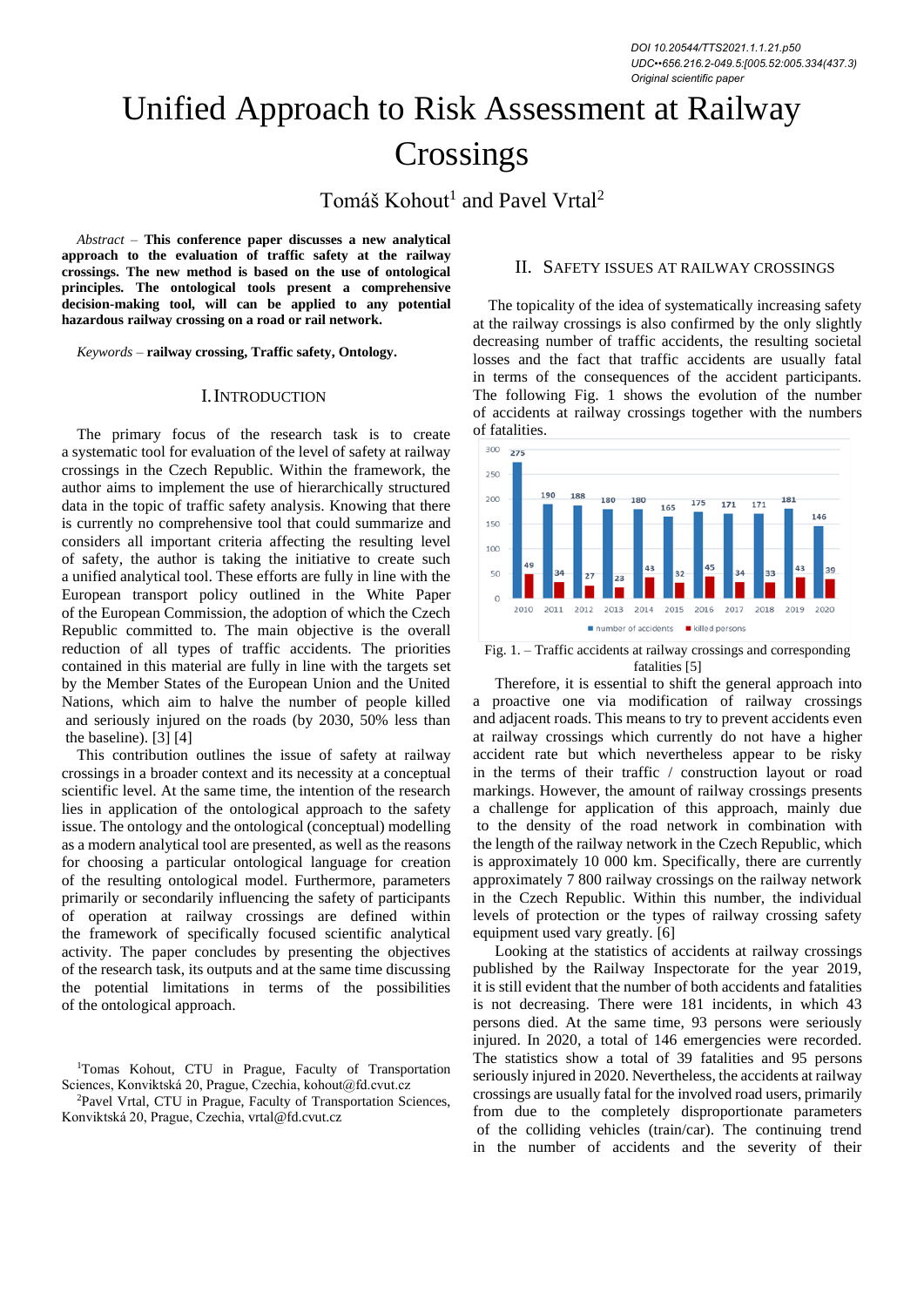consequences clearly calls for a further analysis of the current situation and the necessity of appropriate measures to improve the level of safety at the railway crossings. This approach clearly corresponds with the global accentuated idea of Vision Zero and objectives implemented in the Czech Republic in the National Road Safety Strategy. [\[4\]](#page-3-1) [\[5\]](#page-3-2)

# III. CURRENT APPROACH TO RISK ASSESSMENT AT RAILWAY CROSSINGS

It is crucial to look at the issue of railway crossings comprehensively, both from the point of view of traffic safety defects of the road in question and at the same time from the perspective of the safety at the railway transport route. Currently, there is not a unified, comprehensive and adequate approach or tool to increase the level of safety of all traffic participants. Unfortunately, the safety issues of the road and the railway infrastructure are being dealt with separately by the administrators or managers. Primarily, this is done due to the different institutions which are responsible for the management of the infrastructures and the differences in funding. This methodologically inefficient approach makes it difficult to achieve an adequate, socially acceptable level of traffic safety at the railway crossings. Therefore, the aim of the research task is to unify the approach and create a tool for systematic evaluation of the safety. The focus is on railway crossings on Class II and III roads, as well as on local roads. This stems from the extensive research work already carried out within various research projects and also from the knowledge that railway crossings on Class I roads are often equipped with an adequate level of security, such as railway crossing light interlocking with additional barrier barriers.

## IV. ONTOLOGICAL CONCEPT

During one of the initial parts of the research, an extensive search was carried out for currently available analytical tools that would be able to assess a number of different but mutually influencing parameters and would be therefore suitable for application to the research in question. Given that the issue of the safety at railway crossings is influenced by a number of interrelated parameters, the optimal solution seems to be their explicit definition and arrangement by creating an ontology. This will prevent any misinterpretation of the individual terms or relations between the parameters in the analysis of traffic safety at specific railway crossings. An ontology, by its very nature, clearly defines the terms and relationships between terms from a specific area of reality that it accurately describes. This shows that an ontology provides means of capturing and abstracting the real world, or parts of it, and allows minimizing or even completely eliminating the differences between the perception of a particular area of reality by the humans on the one hand and the information database systems on the other. This goal is achieved by standardizing and formalizing the meaning of concepts in the generalized part of the surrounding world. As a result, ontologies can subsequently be used in tasks based on the modelling, querying or inference. Since ontologies are

used to represent reality, a suitable ontology modelling language is also needed. One of these languages is the OntoUML, which is based on the Unified Foundational Ontology (UFO), and was created as an extension of the Unified Modeling Language (UML) in the context of Giancarlo Guizzardi's doctoral thesis on "*Ontological Foundations for Structural Conceptual Models*". It was the UFO ontology, or the ontological language OntoUML, that was chosen as a suitable tool for modelling the particular reality under the investigation, i.e. railway crossings. [\[1\]](#page-3-4) [\[2\]](#page-3-5) [\[7\]](#page-3-6) [\[8\]](#page-3-7)

The synthesis of the UFO ontology and the selected graphical modelling language OntoUML will result in the design of a custom hierarchically structured model, which will be validated. For the purpose of the investigation, the obtained traffic engineering data is used. The specialised software OLED (OntoUML lightweight editor) serves as the modelling environment. The next step is creation of a database of railway crossings within the CEBASS web application environment ("Central Evidence of Safety Analyses of the Road Network"), which serves as an effective tool for the presentation of the results obtained. The advantage of this database is and ability to encompass a comprehensive dataset in one place. At the same time, the database works with the ontological principles of hierarchically structured data and contains a detailed parameterisation of the entire set of the analysed railway crossings, including their projection in the base map. [\[1\]](#page-3-4) [\[2\]](#page-3-5) [\[7\]](#page-3-6) [\[8\]](#page-3-7) [\[9\]](#page-3-8)



Fig. 2*.* – Individual phases of the research task.

The resulting risk assessment of individual railway crossings will be based on the proposed and validated ontology model. The model will be complemented by the knowledge base of the system designer in regards to the risk rating of individual parameters, or a combination of interrelated parameters, if they are in an inadequate state.

In parallel with the identification of the traffic safety defects, a database of specific typologically appropriate remediation measures is being created. This approach enables to the model to suggest appropriate measures even for future cases which may combine a different safety defects which are not currently apparent. Therefore, the use of ontological tools enables to create a comprehensive decision-making tool, that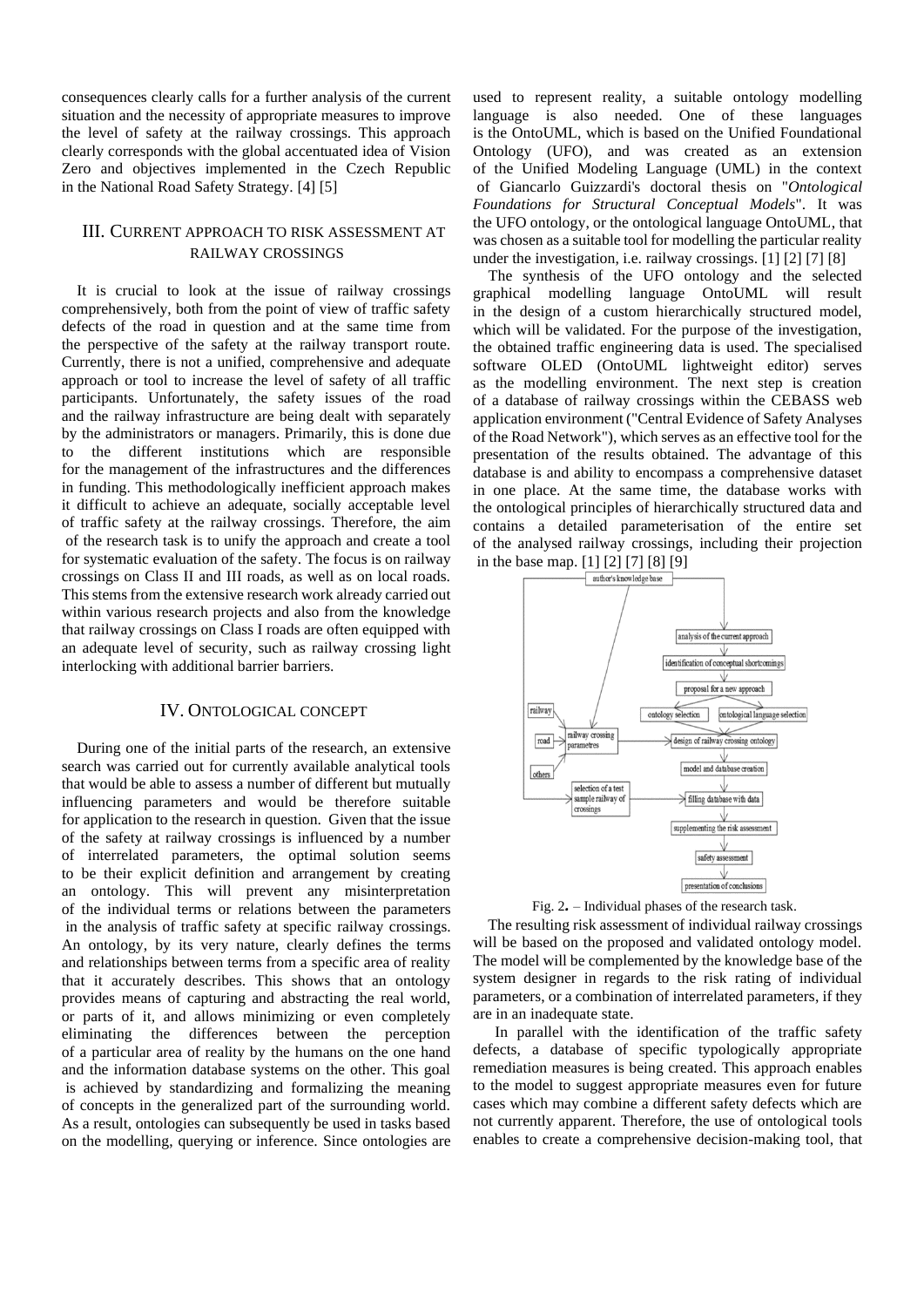can be applied to any railway crossing on the road or rail network. For better clarity, Fig. 2 shows a flow chart with individual phases of the research task.

# V. PARAMETERS CONSIDERED WITHIN THE **ONTOLOGY**

The overall level of safety of each railway crossing is determined by the combination of risks connected with identified safety defects. The concept of risk consists of a combination of two elements, namely the probability of occurrence of the potentially negative event and the severity of resulting consequences. However, some of the risks cannot be mitigated and therefore, it is also necessary to consider an acceptable level of risk. Any incident in the area of a railway crossing leads to disruption of both rail and road traffic, resulting in the reduction in their operational reliability. As the volume of traffic in both modes increases over the years, the probability of an incident increases as well. In the end, the individual characteristic parameters of the railway crossing and its close approximate determine the probability of an accident. The parameters have a greater or lesser effect onto the resulting level of safety, however, the effects are also affected by their qualitative state at any given moment. At the same time, it is important to realise that all parameters are interdependent within a single entity (railway crossing) and influence each other. Particularly risky is the situation where a railway crossing shows an inadequate quality status for several interacting parameters. In this case, the hazardousness of the crossing in question increases not in an additive but rather multiplicate or exponential way. If we understand the ontology as a certain knowledge base, which not only stores the data itself (in this case the parameterisation of railway crossings) but also defines the relationships between these data, it can be described as a rather suitable tool for describing the resulting level of safety.

On the basis of the detailed research and especially the expert knowledge, the following set of parameters that affect the level of traffic safety at railway crossings was defined. The parameters are currently divided into three groups – road segment, railway segment and group of parameters which cannot be clearly assigned into one of the two previous groups. These parameters, which are presented in Fig. 3, serve as a ground plan for the ontology creation and serve as a base for the ontology model. At the same time, it is necessary to comment on the parameter of weather conditions. In the list below, only the parameter of the possibility of glare from the sun is given. Other variables of the weather conditions parameter such as rain, snow, wind or ice on the road are not taken into account in the current database due to their variability. Their possible inclusion will be decided in the next phase of the research task.

Currently, first implementation and validation were performed on selected railway crossings located in the Central Bohemia Region. Different typologies of construction and operational design of the crossings are represented in this dataset. Different types of the safety defects are also identified across the sample. It is therefore a diverse set of railway

crossings that provides a suitable basis for the development and subsequent validation of the ontology model as a decision tool. The figures below show examples of hazardous railway crossings identified within the test dataset. These examples show various parameters are interconnected and how the resulting level of safety is adversely affected. [\[10\]](#page-3-9)



Fig. 3. – Categorisation and definition of the main parameters affecting the safety at railway crossings.

Fig. 4 shows a railway crossing where the statistical evaluation of traffic accidents identified a glare as the primary cause of the majority of observed traffic accidents. This in combination with other parameters (vertical and horizontal alignment of the road) lead to inadequate level of safety.



Fig. 4. - Example of adverse combination of parameters (glare, vertical curvature of the road, layout of the road).

The Fig. 5 shows another inadequate state of the parameter – obstacles in the clearance zone, namely the limitation of visual conditions due to the planting of an inappropriate crop (sunflower) in the crossing's visual clear zone. Given that this is a technically unprotected railway crossing, where road users are required to make sure that they can cross the crossing by sight before crossing it, the restriction of the line of sight to the railway line is found to present a significant risk.



Fig. 5. – Obstacle in the clearance zone of the driver.